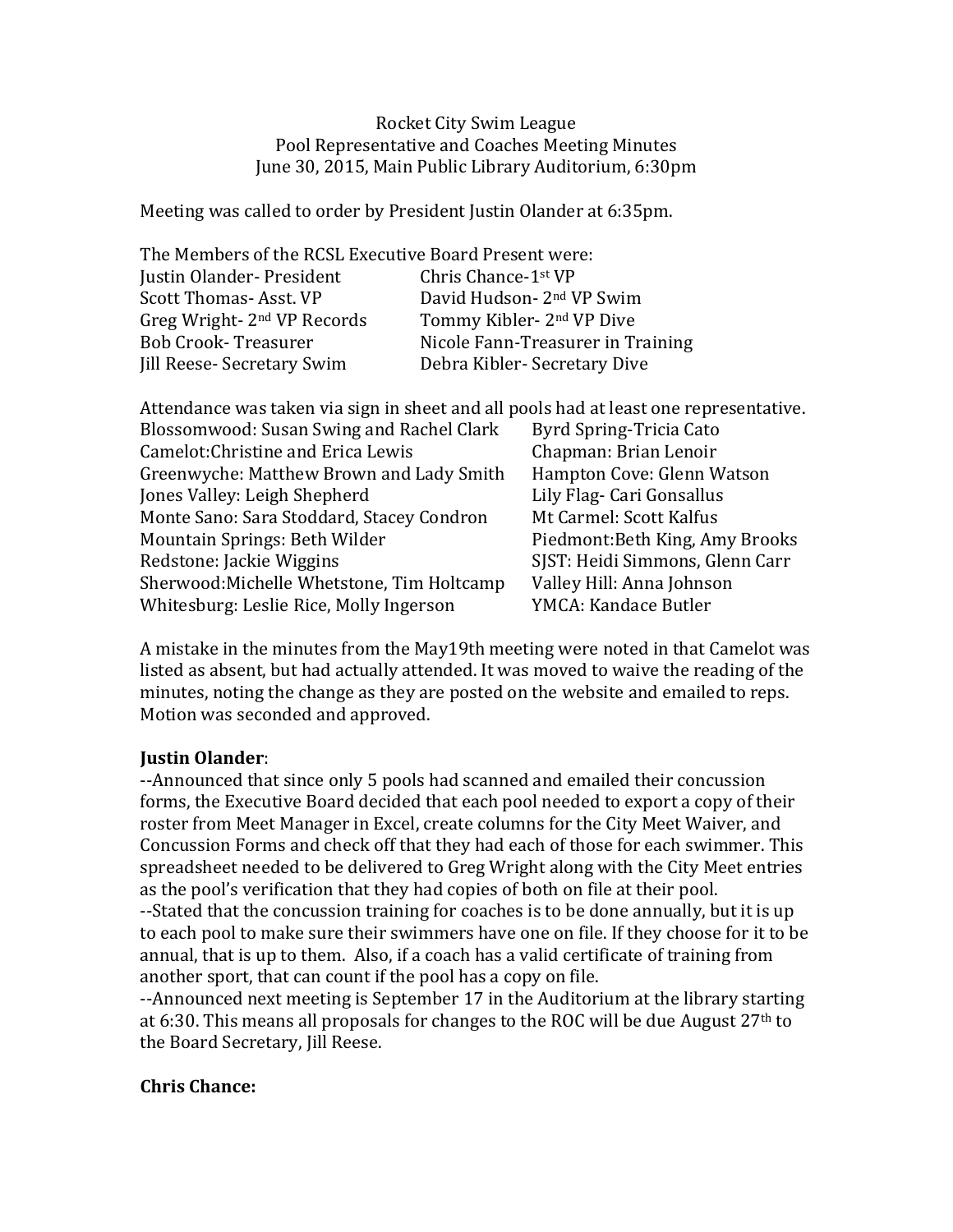--Gave out website address to pre-order tshirts. www.citymeet.bigcartel.com. Stated limited quantities would be available on-site so pre-ordering is highly recommended. They will still add events to sleeves for an additional charge. --Banners will be hung early Monday morning so they need to be at the Nat by then. Jill Reese stated she would be in the lobby from 7-9 for swim practice if they were to be dropped off then. Each pool drew a number to determine the placement of their banner. A number was drawn for Valley Hill as their rep had to leave on a personal matter. The numbers in order drawn were:

Hampton Cover- 6, Byrd Spring- 14, YMCA- 7, Sherwood- 13, Lily Flag- 16, Redstone-1, Piedmont- 10, Mountain Spring- 11, Greenwhyche- 8, Blossomwood-9, Chapman-18, Camelot- 15, Mt. Carmel-2, SJST-4, Whitesburg- 17, Monte Sano- 3 and Valley Hill was then assigned the remaining number of 12.

--Text Mark is a new system we are hoping to implement this year. The idea is that a volunteer will sit near the announcer and text the first call and so on. Anyone who signs up at the pool to receive the texts will be able to track the meet on their phone while still in their team tent. A call went out for volunteers to do this.

#### **Scott Thomas:**

--Reviewed the volunteer procedures and needs. Stated each pool will need to come up with about 12 volunteers not including officials or computer operators. Since the pools have been lumped into volunteer groups, it was recommended again that they work together and have the larger teams possibly carry more of the burden for the smaller teams.

--Asked that each rep send their volunteer names and shifts to Scott as soon as possible. 

--Explained how some of the job descriptions have changed from the email he sent previously. For instance, the pinks and blues workers will need to meet Thursday to adhere the labels to the cards and organize them and paint and signs will be done then as well. Also, the awards will need to be worked on once finals are over, so at the beginning of the afternoon session.

--Stated all timers and officials will need to attend a meeting prior to the start which will be at 8:00am for morning sessions and not before 12:30 for afternoon ones. --Announced Heat Sheet Ads are due tonight and need to be given to Susan Swing.

### **Greg Wright**

--Asked that the Meet Manager file be sent to him ASAP after the meets on Wednesday. 

--Let everyone know that Tricia Cato found some errors in the fee assignment files. Asked that each pool take the handout from the back that explained the steps that need to be taken before you populate the entries for City Meet.

--Explained that he asked to have preliminary entries on Thursday so he could begin working on them. They are not technically due until Friday morning, but the more he could get done before the holiday weekend, the better. Would like to be able to get it back into the coaches' hands for review with plenty of time before he needs to send to printer on Sunday.